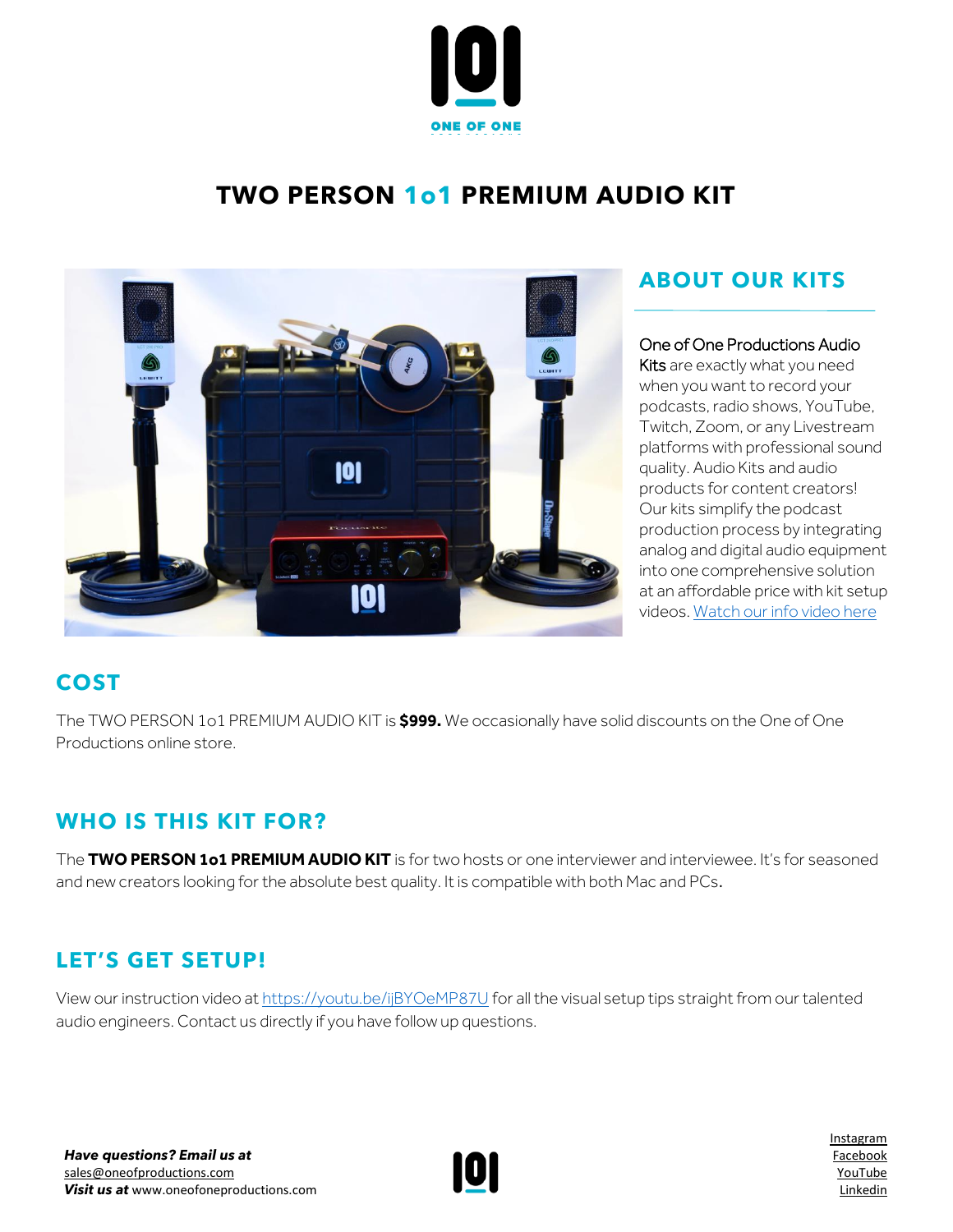

### **WHAT'S INCLUDED?**



#### **1 Focusrite 2i2**

Your audio interface provides a 2-mic input for simultaneous recording and playback of two channels. It allows you to independently control your headphones and monitor your inputs. This high-performing audio interface is how podcasters and content creators get their audio from their microphone to their computer for editing. It's a hassle-free way to start creating studio quality recordings from the instrument of your choice without unwanted distortion.

#### **2 Microphones: Lewitt LCT 440 Pure**

Your podcast kit comes with this true studio quality microphone known as one of the best in its class for vocals and instruments. It has a high-end capsule circuit design. This top-of-the-line mic combines a stylish design with technologic superiority. It delivers a quiet self-noise experience while capturing only the best of audio.



#### **2 Microphone Stands**

Your podcast kit comes with a sturdy microphone stand to serve as vessel for your mic. It has a compact and straight forward design perfect for a desktop or any surface. The height is adjustable so customize it to meet your needs



#### **1 Headphones: AKG K92**

Your kit comes with larger 40mm driver headphones with a close design, so you'll hear the full sonic range of your audio from airy highs to deepest of bass. They are comfortable and selfadjusting for a high-quality experience.



#### **1 One of One Waterproof Case**

Protect your precious audio equipment from harm with this especially rugged waterproof storage case. The case is constructed with professional quality to prevent impact, moisture and microscopic dust from reaching your equipment, all while making podcasting on the go easier.



#### **2 Custom Cables**

Finding the right wire to connect to studio quality equipment is a lot harder than you think. Your One of One audio kit equips you with the custom cables you'll need to create audio magic without guess work. This is especially helpful for new podcasters who don't yet have a closet full of equipment.

**Free software included.**

### **WHEN POSTING ABOUT YOUR KIT**

Use the hashtags #OneOfOneProductions #1o1audiotkit  $\vert$  Tag us in the photo or video @oneofoneprostudios  $\vert$ Mention @oneofoneprostudios in the caption. Thanks for the love in advance!

**ABOUT US**: One of One Productions is a full-service media company in audio and video podcasting based in Fort Lee, New Jersey! Our studio offers a comfortable atmosphere with the latest audio technology available! We partner with